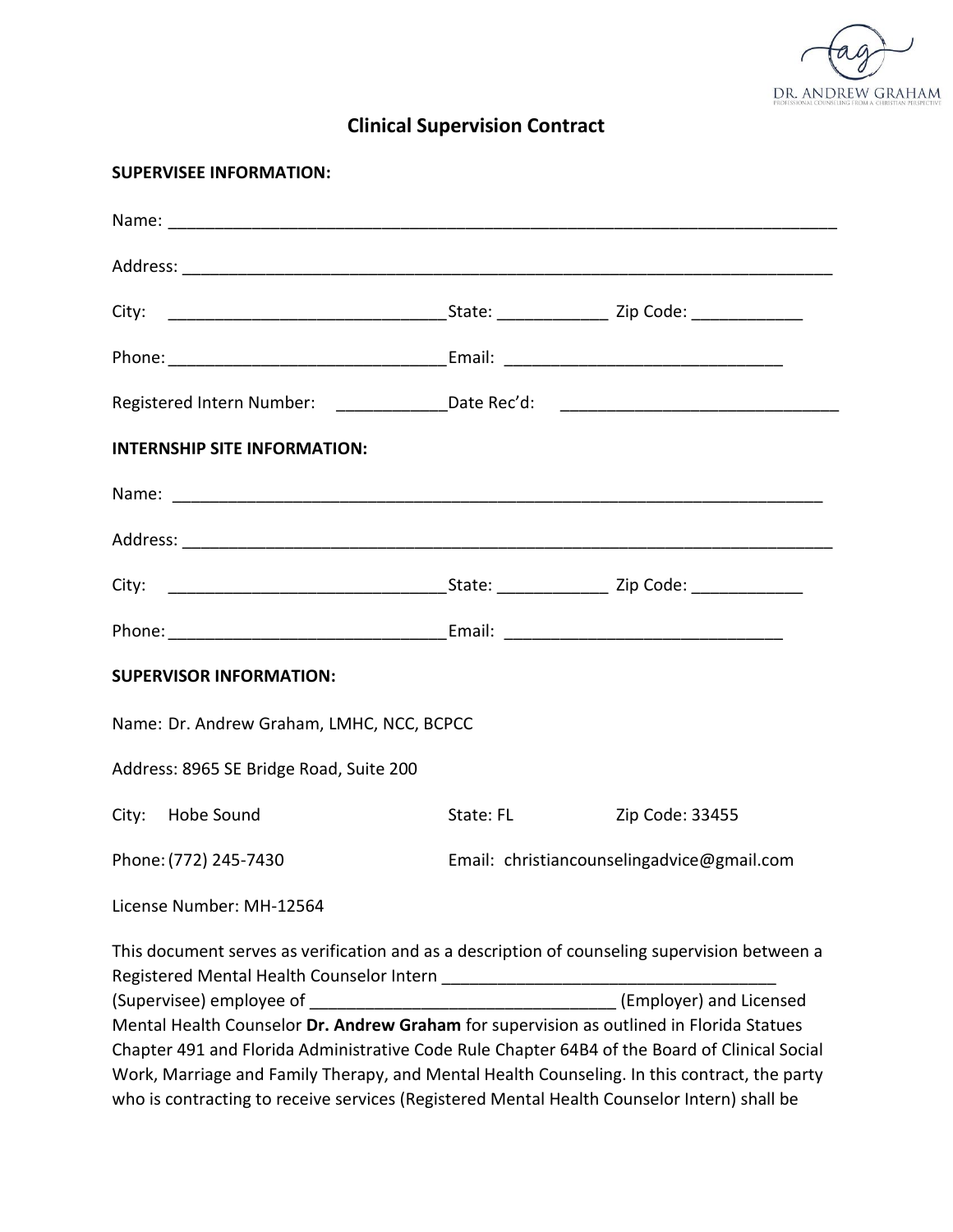

referred to as "Supervisee" and the party who is contracting to provide services shall be referred to as "Supervisor." Both parties agree that requirements have been met for their respective roles Registered Mental Health Counselor

Intern and Qualified Supervisor according to Florida Statue Chapter 491.

## **Primary Purpose, Goals, and Objectives**

- Monitor and ensure welfare of clients seen by Supervisee.
- Promote development of Supervisee's professional counselor identity and competence.
- Fulfill requirements in preparation for Supervisee's pursuit of licensure.

### **Context of Services**

- One hour of individual supervision weekly for \$\_\_\_\_\_\_\_\_\_\_. Group rate of  $\mathsf{S} \hspace{2em}$
- Supervision will be held \_\_\_\_\_\_\_\_\_\_\_\_\_\_\_\_\_\_\_\_\_\_\_\_\_\_\_\_\_\_\_\_.
- Your supervision will be on \_\_\_\_\_\_\_\_\_\_\_\_\_\_\_ (day of the week) at \_\_\_\_\_\_\_\_\_\_\_\_\_
- Review of clinical documentation.
- Clients of the Supervisee will give informed consent for supervision of their case.
- Supervisee will have a minimum of 1 hour of supervision for every 15 client contact hours.

## **Method of Evaluation**

- Feedback will be provided by the Supervisor during each session.
- Specific feedback provided by the Supervisor will focus on the Supervisee's demonstrated counseling skills and clinical documentation.
- Review of clinical notes and treatment plans.
- Review video or audio counseling sessions (if applicable) by Supervisor.
- Supervisor will document session and Supervisee will be given a copy of written documentation of each session.

### **Duties and Responsibilities of Supervisor and Supervisee**

### *Supervisor:*

- Examine clients' presenting issues and treatment plans.
- View video/audio tapes of Supervisee's counseling sessions, when applicable.
- Sign off on client's documentation when necessary.
- Challenge Supervisee to discuss and explain approach and technique used.
- Monitor Supervisee's basic attending skills.
- Present and model appropriate directives.
- Make relevant suggestions for clinical interventions; direct Supervisee to take particular actions to protect client welfare if Supervisor becomes aware of risk to client.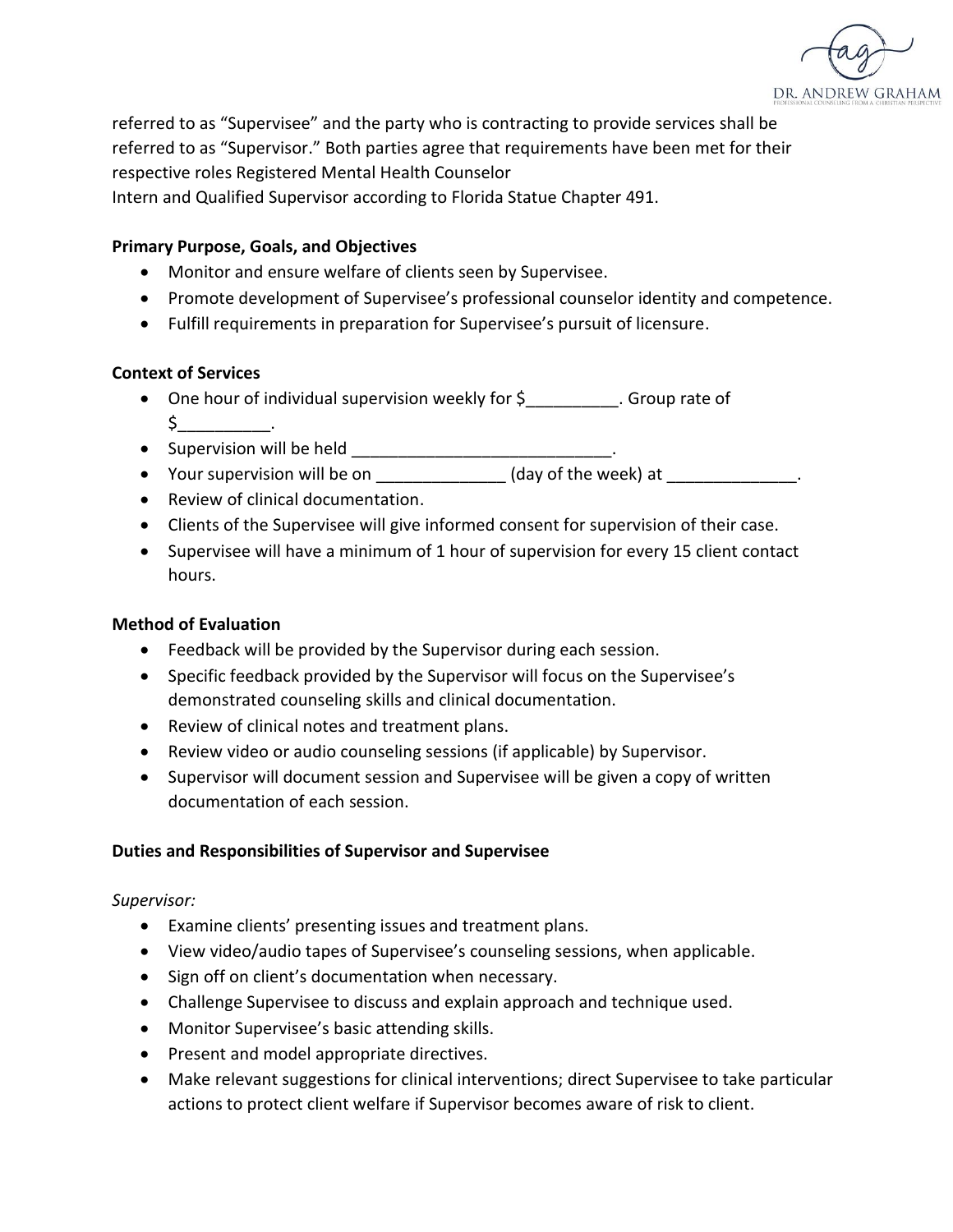

• Monitor and ensure that Supervisee performance appears consistent with ACA Code of Ethics.

## *Supervisee:*

- Make sure license application and supporting documents are current and filed as required.
- Uphold to ACA Code of Ethics by promoting respect to each client's rights and welfare.
- Obtain from all clients a signed informed consent that explains the discussion of their cases in supervision.
- Make video/audio tapes of client counseling sessions periodically and bring to supervision, when requested, to review with Supervisor.
- Be prepared to discuss client cases, and have client files with treatment plans, progress notes, and other client documentation available for review and completed in a timely manner.
- Discuss client case conceptualization and the progress of approach and techniques in a collaborative spirit, constantly seeking to improve and enhance effectiveness with each client and family.
- Consult with Supervisor in cases of emergency.
- Be covered by malpractice insurance.
- Inform Supervisor of any of the following occurrences immediately after they occur:
	- o Client makes threats to harm self or others
	- o Child or elderly abuse of any kind
	- o Incidents of clients or Supervisee sexual misconduct
	- o Knowledge of any suicidal thoughts or intent of client
	- o Any possible confusion on, or breach of, appropriate boundaries
	- o Any known violations of confidentiality and/or clients rights
	- o Reports of abuse and/or neglect and calls to DCF 1-800-96ABUSE Hotline and supervisor
	- o Changes or lapses of malpractice insurance

## **Payment and Cancellation Policy**

The standard supervision fee for an appointment is expected at the time The standard supervision fee for an appointment is  $\blacksquare$ of service and can be made in the form of cash, check, Paypal, or CashApp. Cancellations will be charged the full fee for service if a notice of 24 hours is not provided. In the case of inclement weather and/or illness of the Supervisor, the Supervisor will notice the Supervisee by telephone prior to the scheduled supervision session. Otherwise, all supervision sessions will continue as scheduled.